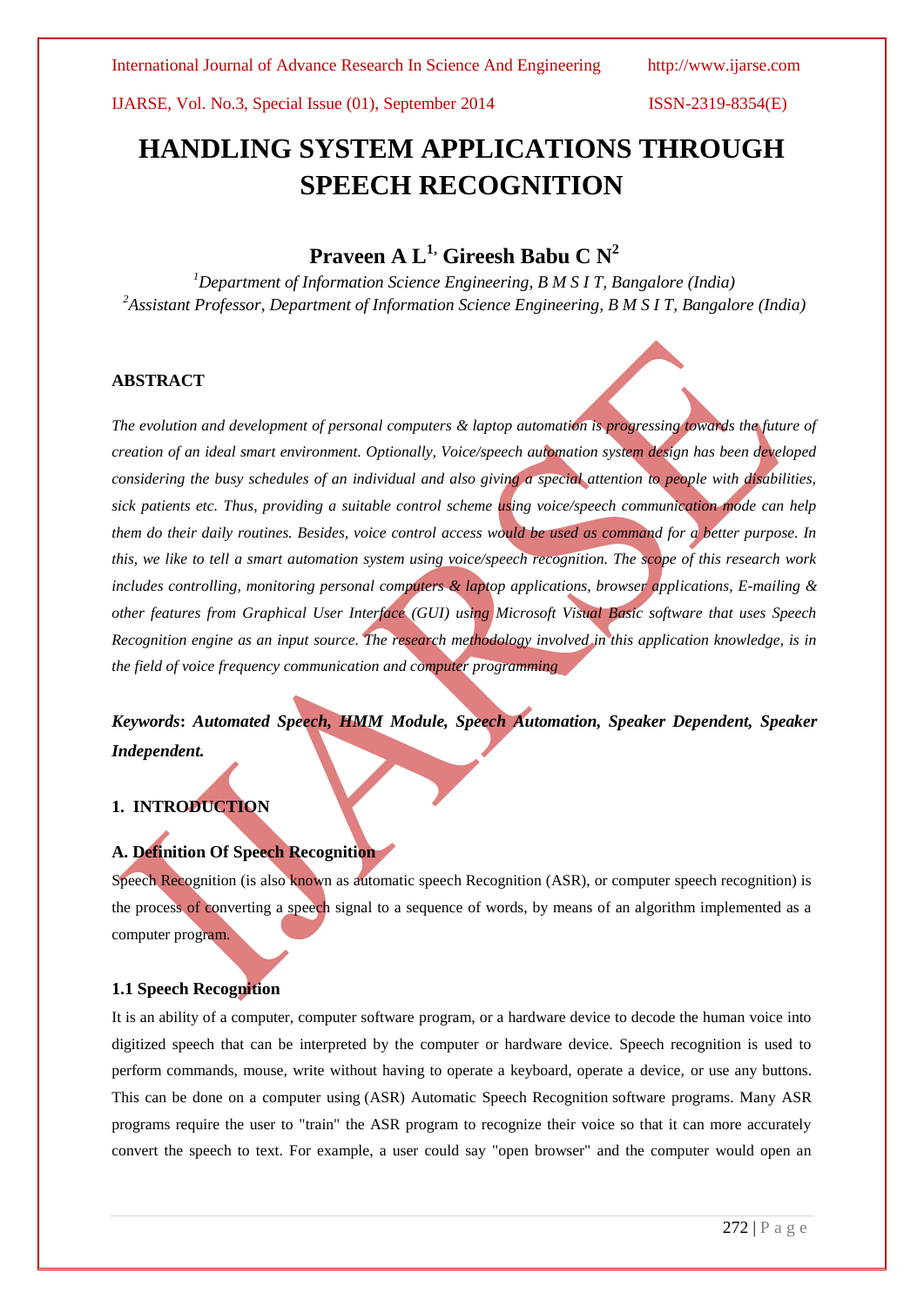International Journal of Advance Research In Science And Engineering http://www.ijarse.com

IJARSE, Vol. No.3, Special Issue (01), September 2014 ISSN-2319-8354(E)

Internet browser and allow that user to browse the Internet. Fig 1 below shows the basic model of a Speech Recognition system [1].



#### **1.2 Types Of Speech Recognition Systems**

**• Speaker dependent**- However, generally require an extended training session during which the computer system becomes accustomed to a particular voice and accent. Such systems are said to be speaker dependent. A speaker dependent system is developed to operate for a single speaker [1].

**• Speaker independent -** A speaker independent system is developed to operate for any speaker of a particular type (e.g. American English). These systems are the most difficult to develop, most expensive and accuracy is lower than speaker dependent systems. However, they are more flexible. Speaker-independent software is designed to recognize anyone's voice, so no training is involved [1].

**• Speaker adaptive -** A third variation of speaker models is now emerging, called speaker adaptive. Speaker adaptive systems usually begin with a speaker independent model and adjust these models more closely to each individual during a brief training period.

# **II. LITERATURE SURVEY**

Speech recognition is the ability of a machine or program to identify words and phrases in spoken language and convert them to a machine-readable format. Many speech recognition applications, such as voice dialing, simple data entry and speech-to-text are in existence today. Attempts to build automatic speech recognition (ASR) systems were first made in the 1950s. These early speech recognition systems tried to apply a set of grammatical and syntactical rules to identify speech. If the spoken words adhered to a certain rule set, the system could recognize the words [7].

The survey of various papers referenced is as below: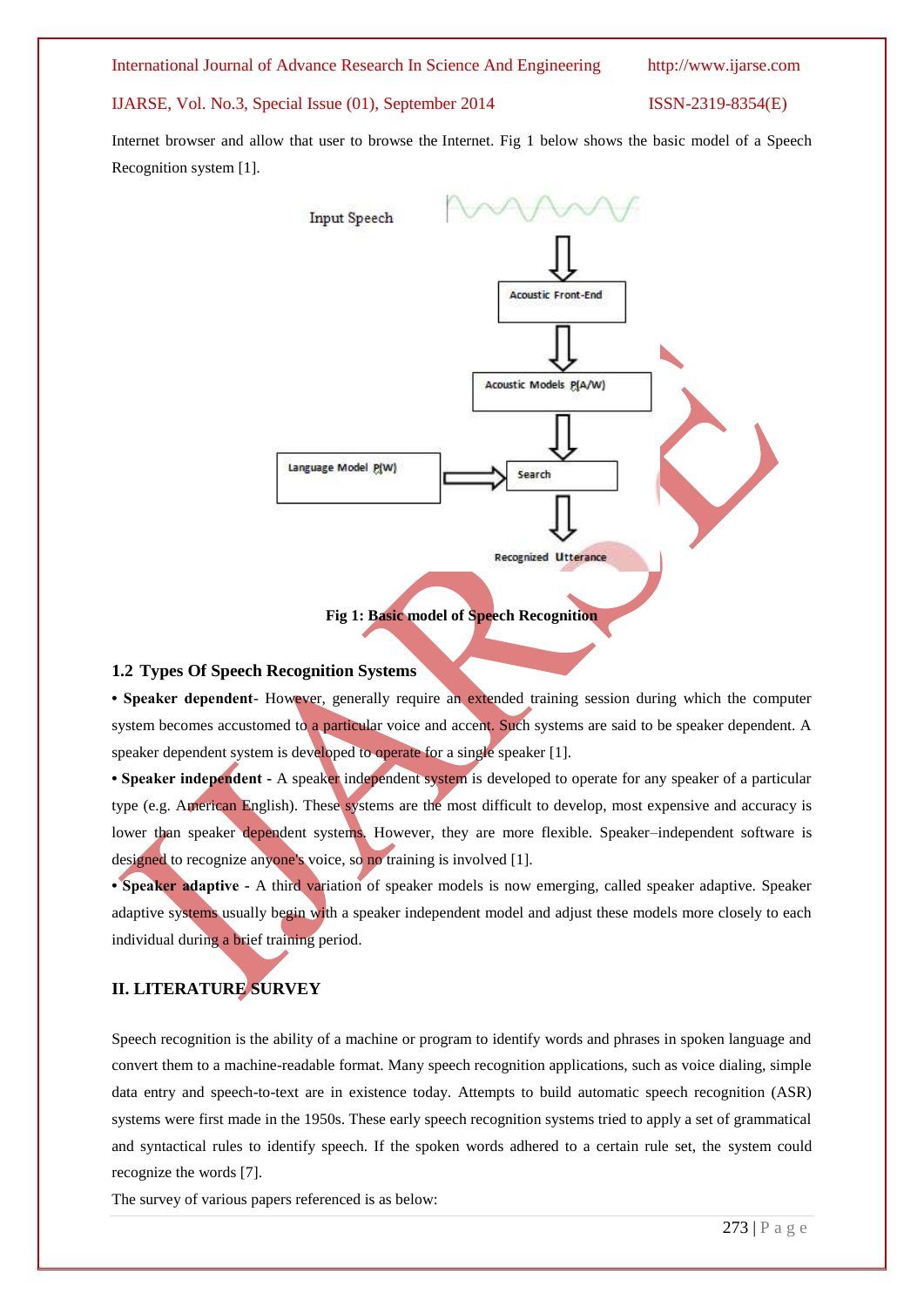**•** S.K.Katti et al have worked on "Speech recognition by machine: A review". This paper presents a brief survey on ASR, provides a technological perspective and an appreciation of the fundamental progress that has been accomplished in the area of speech recognition [1]

**•** Heather Sobey et al has worked on "Literature Survey-Automatic Speech Recognition". In this paper, one of the problems faced in speech recognition that is the spoken word vastly altered by accents, dialects and mannerisms is addressed. [2]

**•** Preeti Saini et al have worked on "Automatic Speech Recognition: A Review". This paper presents a study of basic approaches to speech recognition and their results shows better accuracy [3].

**•** Yunxin Zhao et al in the paper on "A Speaker-Independent Continuous Speech Recognition System using Continuous Mixture Gaussian Density HMM of Phoneme-Sized Units". In this paper a bottom-up merging algorithm for generating mixture Gaussian density from models of sub-segments of phone units is developed, which we have incorporated in our work and this has proven successful in enhancing the recognition performance when comparing with the baseline of the segmental K-means.[5]

### **III. PRESENT WORK**

In this paper, we proposed a modeled which can handle the desktop applications as well as browser functions through speech. In this paper, we proposed models to include some default commands to open and close a window, to know current date/time, to run audio/video files, to get the weather information [3]. We proposed the models to include the commands to open web pages. A special attention has given to the E-mail functions (Commands to compose and sending a mail, to read a mail, to open an inbox, drafts, sent mails list). The proposed application has a special feature that, a user's can add their own commands in their own way to understand easily. In this paper we studied how to trap human voice in a digital computer and decode it into corresponding text. Through this paper, we present a scheme to convert speech to text. The key factor in designing such system is the target audience. For example, physically handicapped people should be able to wear a headset and have their hands and eyes free in order to operate the system.

# **IV. BLOCK DIAGRAM**

A block diagram of a complete Automatic speech recognition system is comprised of modules as shown in the Fig. 2 below. The first step in the processing is inputting the data or information through any kind of input signal in as a speech input. The second step in the recognizer is a combined word-level/sentence-level matching procedure. The way this is accomplished is as follows. Using a set of sub word models along with a word lexicon, a set of word models is created by concatenating each of the sub word models as specified by the word lexicon. The word-level match procedure provides scores for individual words as specified by the sentence-level match procedure and the semantics.

#### **4.2.1 Speech Signal acquisition**

At this stage, Analog speech signal is acquired through a high quality, noiseless, unidirectional microphone in wav format and converted to digital speech signal [4].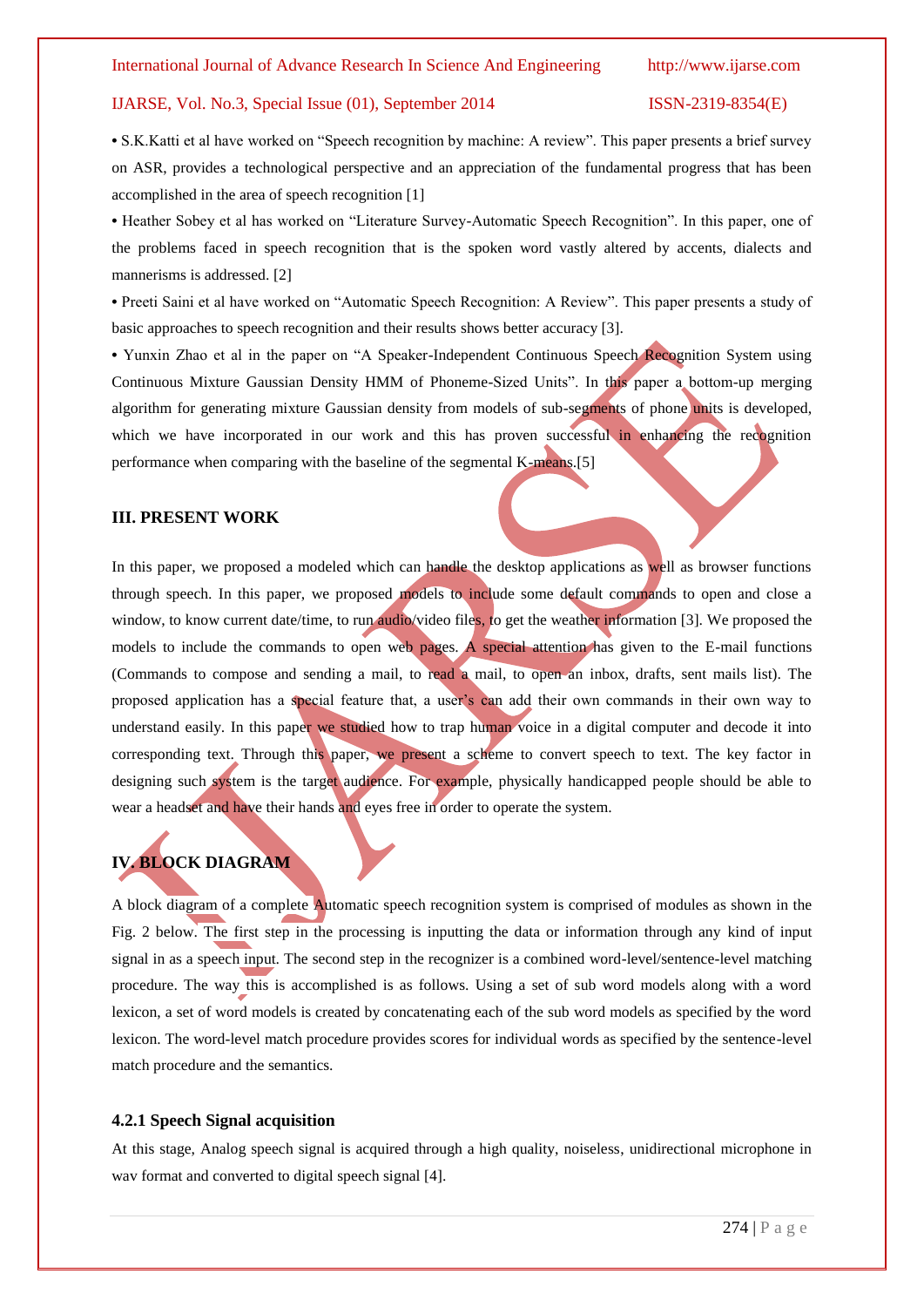## International Journal of Advance Research In Science And Engineering http://www.ijarse.com

IJARSE, Vol. No.3, Special Issue (01), September 2014 ISSN-2319-8354(E)



**Fig 2: Block Diagram of Speech Recognition**

# **4.2.2 Feature Extraction**

Feature extraction is a very important phase of ASR development during which a parsimonious sequence of feature vectors is computed so as to provide a compact representation of the given input signal. Speech analysis of the speech signal acts as first stage of Feature extraction process where raw features describing the envelope of power spectrum are generated. An extended feature vector composed of static and dynamic features is compiled in the second stage. Finally this feature vector is transformed into more compact and robust vector. Feature extraction, using MFCC, is the famous technique used for feature extraction [4].

# **4.2.3 Acoustic Modeling**

Acoustic models are developed to link the observed features of the speech signals with the expected phonetics of the hypothesis word/sentence. For generating mapping between the basic speech units such as phones, triphones & syllables, a rigorous training is carried. During training, a pattern representative for the features of a class using one or more patterns corresponding to speech sounds of the same class.

# **4.2.4 Language & Lexical Modeling**

Word ambiguity is an aspect which has to be handled carefully and acoustic model alone can't handle it. For continuous speech, word boundaries are major issue. Language model is used to resolve both these issues. Generally ASR systems use the stochastic language models. These probabilities are to be trained from a corpus. Language accepts the various competitive hypotheses of words from the acoustic models and thereby generates a probability for each sequence of words. Lexical model provides the pronunciation of the words in the specified language and contains the mapping between words and phones. Generally a canonical pronunciation available in ordinary dictionaries is used. To handle the issue of variability, multiple pronunciation variants for each word are covered in the lexicon but with care. A G2P system- Grapheme to Phoneme system is applied to better the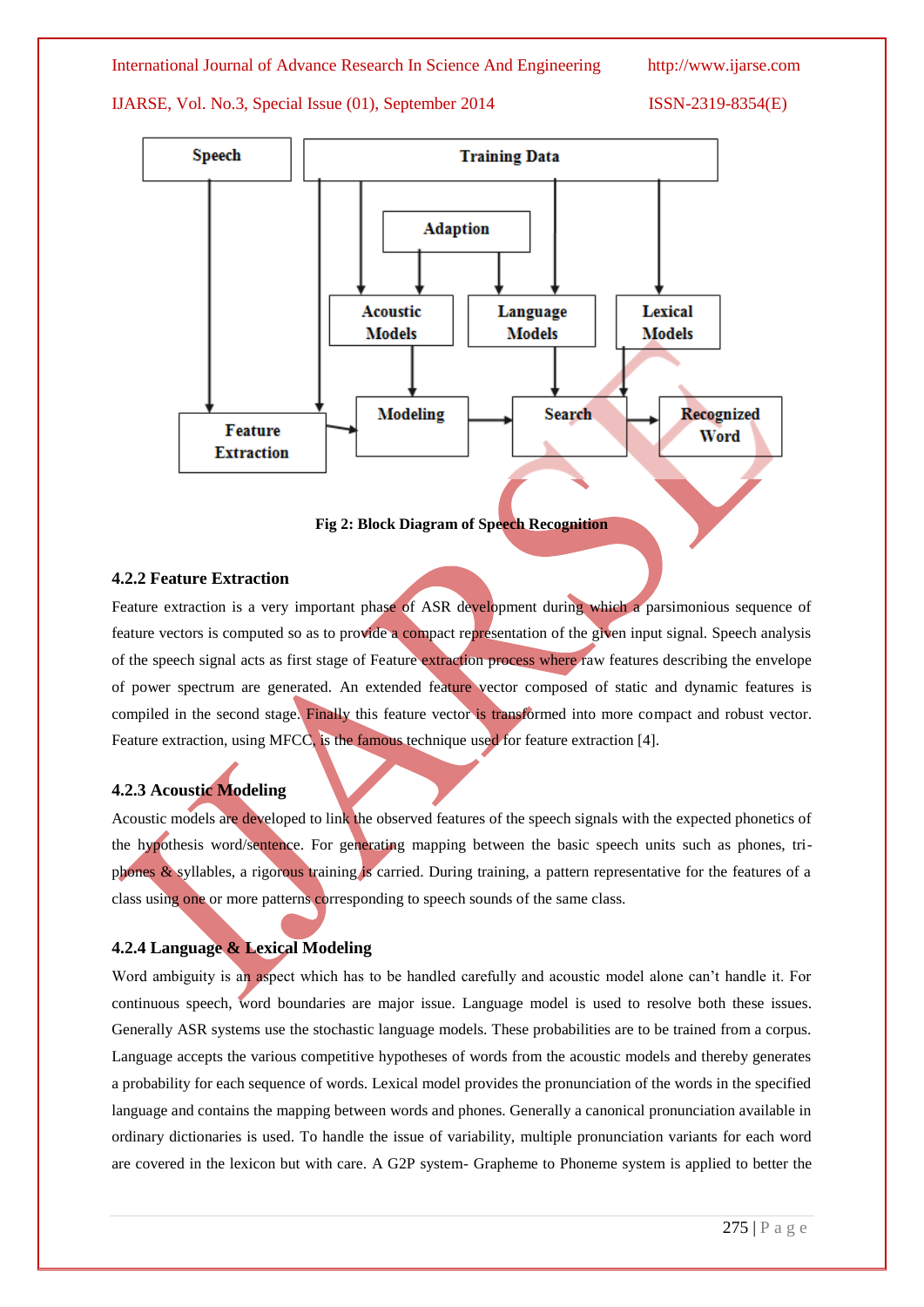performance the ASR system b predicting the pronunciation of words which are not found in the training data [4].

#### **4.2.5 Model Adaptation**

The purpose of performing adaptation is to minimize the system's performance dependence on speaker's voice, microphones, transmission channel and acoustic environment so that the generalization capability of the system can be enhanced.

#### **4.2.6 Recognition**

Recognition is a process where an unknown test pattern is compared with each sound class reference pattern and, thereby, a measure of similarity is computed.

#### **4.3 Working**

As the Web transforms from a text only medium into a more multimedia rich medium the need arises to perform searches based on the multimedia content. In this paper, we present an audio search engine to tackle this problem. The engine uses speech recognition technology to index spoken audio, when no transcriptions are available. If transcriptions (even imperfect ones) are available we can also take advantage of them to improve the indexing process.

Our engine indexes several thousand talks and news radio shows covering a wide range of topics and speaking styles from a selection of public web sites with multimedia archives [4].

#### **4.3.1 Methodology**

Speech Recognition is technology that can translate spoken words into text. Some SR systems use "training" where an individual speaker reads sections of text into the SR system. These systems analyze the person's specific voice and use it to fine tune the recognition of that person's speech, resulting in more accurate transcription. Systems that do not use training are called "Speaker Independent" systems. Systems that use training are called "Speaker Dependent" systems. The term voice recognition refers to finding the identity of "who" is speaking, rather than what they are saying. Recognizing the speaker voice recognition can simplify the task of translating speech in systems that have been trained on specific person's voices or it can be used to authenticate or verify the identity of a speaker as part of a security process. "Voice recognition" means "recognizing by voice", something humans do all the time over the phone. As soon as someone familiar says "hello" the listener can identify them by the sound of their voice alone [5]. Speech synthesis is the artificial production of human speech. A computer system used for this purpose is called a speech synthesizer, and can be implemented in software or hardware. A text-to-speech (TTS) system converts normal language text into speech; other systems render symbolic linguistic representations like phonetic transcriptions into speech. These features of the speech recognition and synthesis combined together to form a library for perform both recognition and synthesis process in a single machine. The user can search the content by giving the work likewise the human can give the keyword through the speech sequence the system can analysis and understand the human need and search the content and parse the raw content to extract the exact knowledge data [5].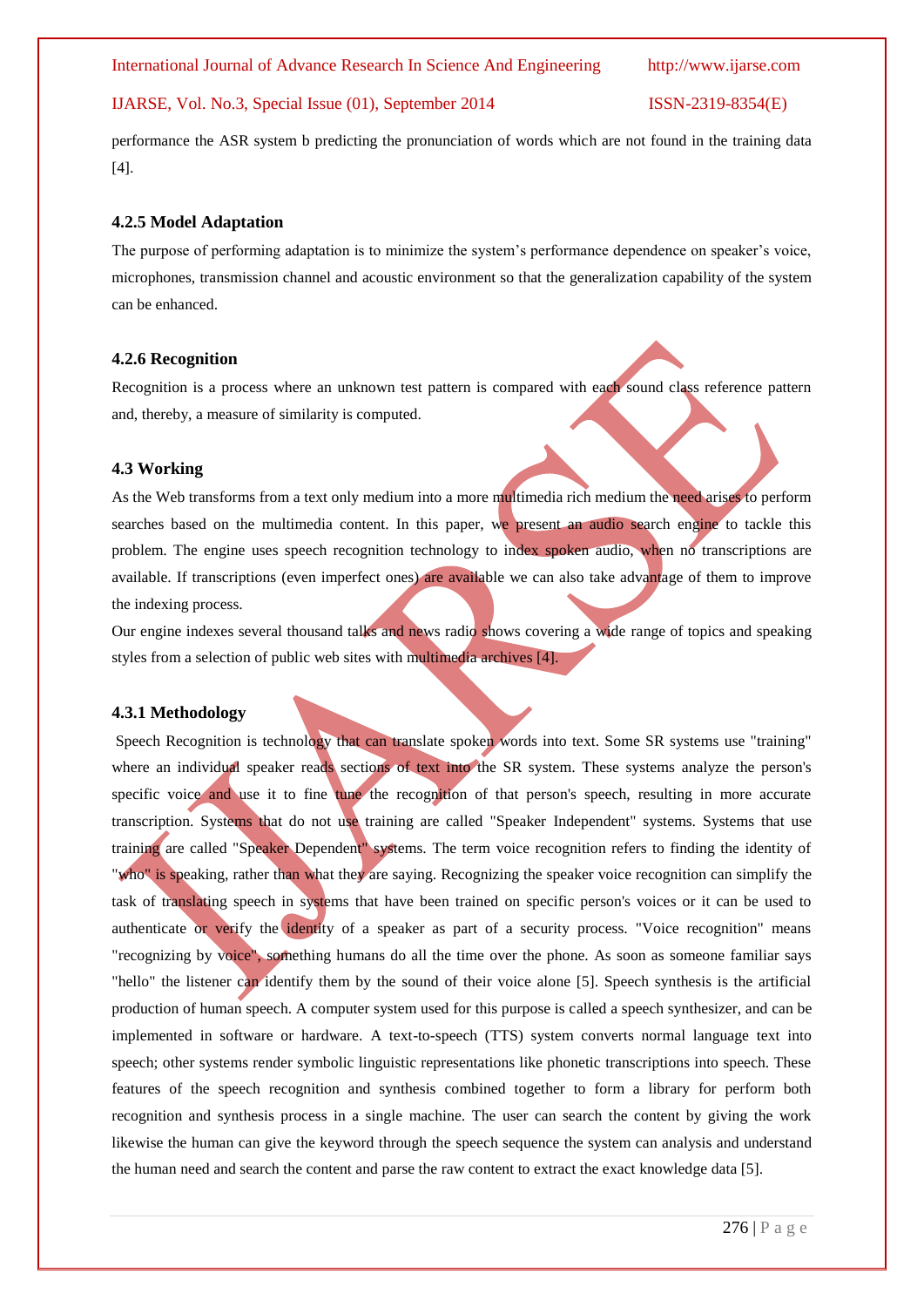#### **4.3.1.1 Data Preparation**

The first stage of any recognizer development project is data preparation. Speech data is needed both for training and for testing. In the system built here, all of this speech was recorded from scratch. The training data is used during the development of the system. Test data provides the reference transcriptions against which the recognizer's performance can be measured and a convenient way to create them is to use the task grammar as a random generator.

# **4.4 Modular Description**

#### **4.4.1 Speech Synthesis Module**

A speech synthesizer takes text as input and produces an audio stream as output. Speech synthesis is also referred to as text-to-speech (TTS).

A synthesizer must perform substantial analysis and processing to accurately convert a string of characters into an audio stream that sounds just as the words would be spoken. The easiest way to imagine how this works is to picture the front end and back end of a two-part system.

### **4.4.1.1 Text Analysis**

The front end specializes in the analysis of text using natural language rules. It analyzes a string of characters to determine where the words are (which is easy to do in English, but not as easy in languages such as Chinese and Japanese). This front end also figures out grammatical details like functions and parts of speech. For instance, which words are proper nouns, numbers, and so forth; where sentences begin and end; whether a phrase is a question or a statement; and whether a statement is past, present, or future tense.

# **4.4.1.2 Sound Generation**

The back end has quite a different task. It takes the analysis done by the front end and, through some non-trivial analysis of its own, generates the appropriate sounds for the input text. Older synthesizers (and today's synthesizers with the smallest footprints) generate the individual sounds algorithmically, resulting in a very robotic sound. Modern synthesizers, such as the one in Windows Vista and Windows 7, use a database of sound segments built from hours and hours of recorded speech [11].

The Following steps summarizes how the Speech Synthesis works:-

- The text in any file or a source can then converted to the voice through synthesizer.
- It will convert the digital string to the respective voice through the US or UK Dictionary which we were used.
- Then it will dictate the related word in the dictionary.

#### **4.4.2 Speech Recognition Module**

- Speech recognition is the process of converting spoken language to written text or some similar form.
- To get the command or voice from the user through microphone and recognize the acoustics.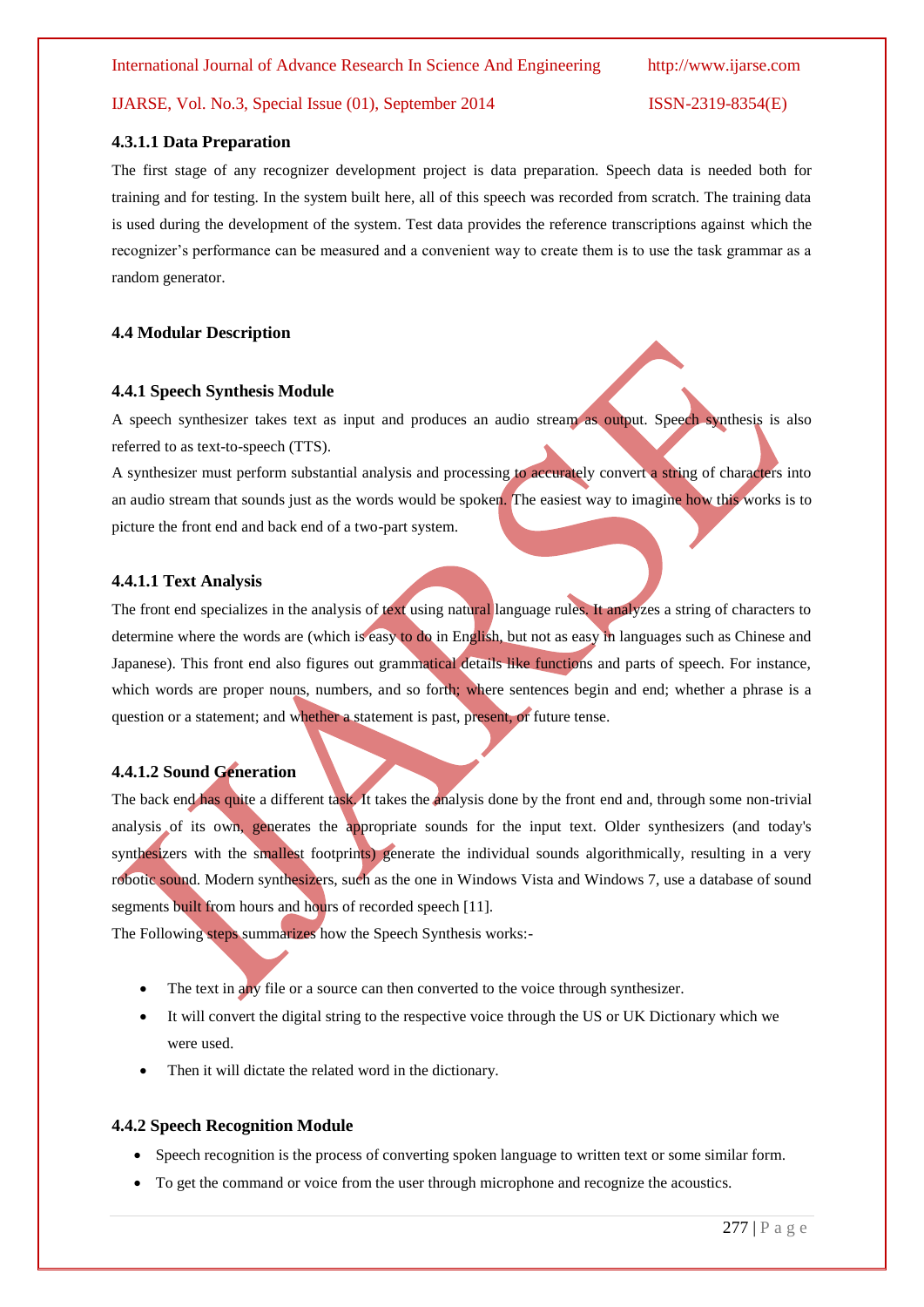#### International Journal of Advance Research In Science And Engineering http://www.ijarse.com

### IJARSE, Vol. No.3, Special Issue (01), September 2014 ISSN-2319-8354(E)

- Then it will check the clarity of voice and pass to the Extraction part.
- We use the globalized grammar database using "Google API" via internet to perform Speech Recognition.
- Speech recognition is the process of converting an acoustic signal, captured by a microphone or a telephone, to a set of words.
- The recognized words can be the final results for linguistic processing in order to reply the persons.

The major steps of a typical speech recognizer are:

- 1. Grammar
- 2. Signal processing
- 3. Phoneme recognition
- 4. Word recognition.

## **4.4.3 Data Extraction and Knowledge Understand Module**

The data extraction is been done in the Speech Recognition system and how the understanding of different module is being done.

The voice signal can be then converted to the digital format based on the Parser.

- It will convert the digital string to word.
- Then it will process the command given by the user and sent to the synthesizer.
- It redirects to synthesizer.
- Data Extraction performs the role of getting the raw factor of the user input from the internet. These raw factor (XML Based data) could be mined and get the exact knowledge. Knowledge Understand can understand the user keyword to perform both searching process as well as command processing. Knowledge Understand module will understand the user's keyword to perform both searching process as well as command processing methods [7].

# **4.4.4 Command Processing**

After understanding the knowledge, it does the correct task, what the user needs. Then the interaction processes simultaneously speak with user for effective communication and for verifying the tasks.

- After understand the knowledge it can do the correct task, what the user need.
- Then the interaction processes simultaneously speak with user for effective communication and verify the tasks.

All of these elements are critical to the selection of appropriate thread for words, phrases, and sentences. Consider that in English, a question usually ends with a rising pitch, or that the word "read" is pronounced very differently depending on its tense. Clearly, understanding how a word or phrase is being used is a critical aspect of interpreting text into sound. To further complicate matters, the rules are slightly different for each language. So, as you can imagine, the front end must do some very sophisticated analysis [7].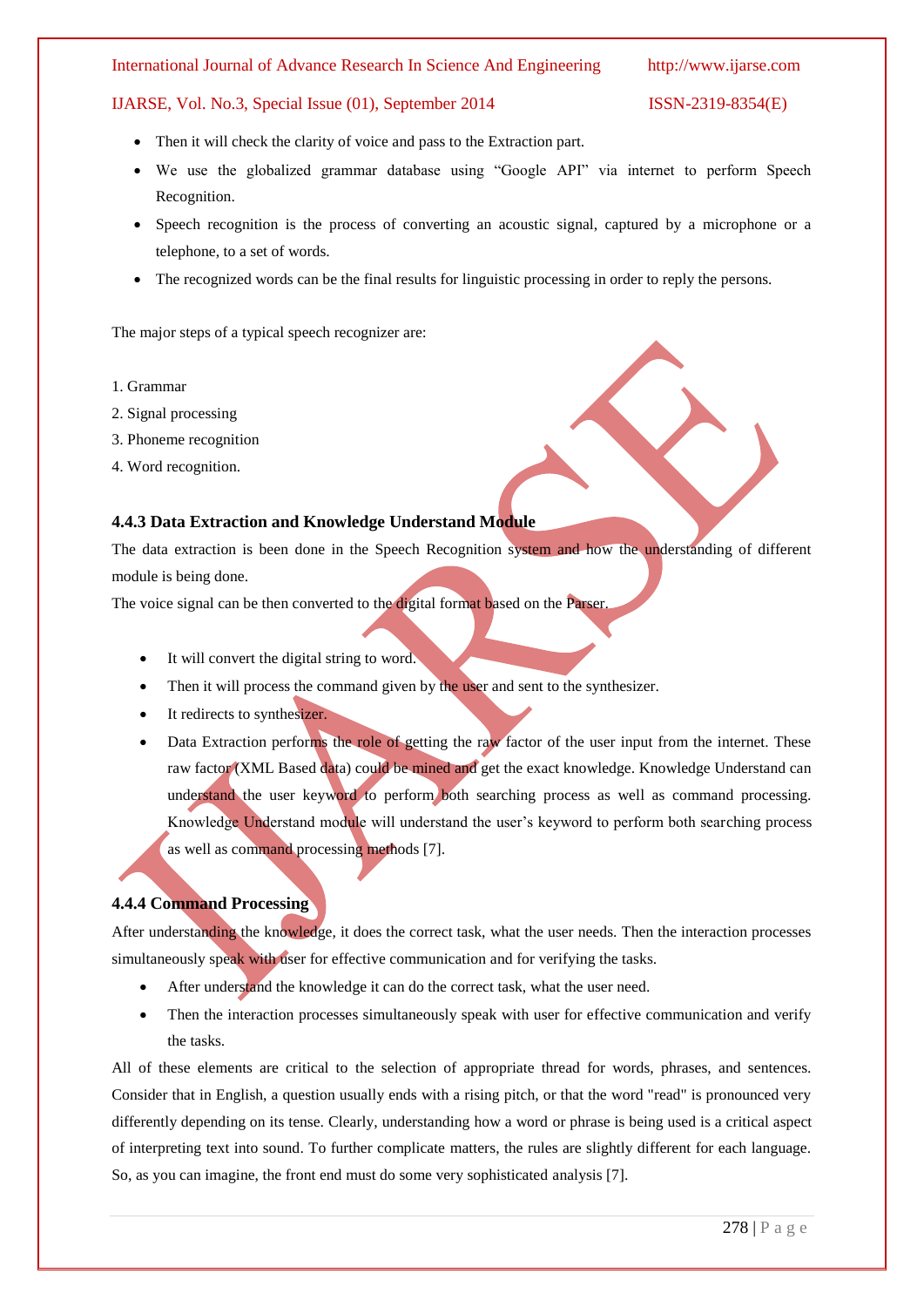#### **V. CONCLUSION**

We presented a model that can handle all the system applications, web applications. A special attention is given to the E-mailing, User can compose, send and read the mails through voice only. User can able to write the text through both keyboard and voice input. Voice recognition of different default commands such as open an application, save and close a document have been included in this model. We can open different windows software's, based on voice input. User can play audio/video files through voice only. We propose a model to get the weather, temperature information and also know current date and time through voice only. A Windows Speech Recognition (WSR) tool is added to this model, to recognize a speaker voice. SAPI tool is included in this model to convert from speech to text. This model has a special feature that, a user's can add their own commands in their own way to understand easily

It is capable of meeting the requirements of people who are not able to use their hands. Our intention is to help the disabled people to get the benefits of advances in computer and electronics technologies. The primary aim of this model was to produce a basic system that would use a speech input for operating a computer. Requires less consumption of time in writing text.

#### **REFERENCES**

- [1] M.A. Anusuya, S.K. Katti, "Speech Recognition by Machine: A Review", (IJCSIS) International Journal of Computer Science and Information Security, Vol. 6, No. 3, 2009.
- [2] Heather Sobey, "Literature Survey Automatic Speech Recognition".
- [3] Preeti Saini, Parneet Kaur, "Automatic Speech Recognition: A Review", International Journal of Engineering Trends and Technology- Volume4 Issue2- 2013.
- [4] Gerasimos Potamianos, Chalapathy Neti, Guillaume Gravier, Ashutosh Garg, and Andrew W. Senior, "Recent Advances in the Automatic Recognition of Audio-Visual Speech".
- [5] Yunxin Zhao, "A Speaker-Independent Continuous Speech Recognition System Using Continuous Mixture Gaussian Density HMM of Phoneme-Sized Units", IEEE Transactions On Speech And Audio Processing, Vol. 1, No. 3, July 1993.
- [6] Sadaoki Furui, "50 years of Progress in speech and Speaker Recognition Research" , ECTI Transactions on Computer and Information Technology,Vol.1. No.2 November 2005.
- [7] Shahramkhadivi and Hermann Ney, "Integrating of Speech recognition and machine translation in computer Assisted Translation", IEEE Transactions On Audio,Speech And Language Processing, Vol.16,No.1 Jan 2008.
- [8] Rajesh Kumar Aggarwal and M. Dave, "Acoustic modeling problem for automatic speech recognition system: advances and refinements Part (Part II)", Int J Speech Technol, pp. 309– 320, 2011.
- [9] Anusuya, M. A., & Katti, S. K. "Front end analysis of speech recognition: A review", International Journal of Speech Technology,Springer, vol.14, pp. 99–145, 2011.
- [10]Foad Hamidi, Melanie Baljko, "Automatic Speech Recognition: A Shifted Role in Early Speech Intervention?"